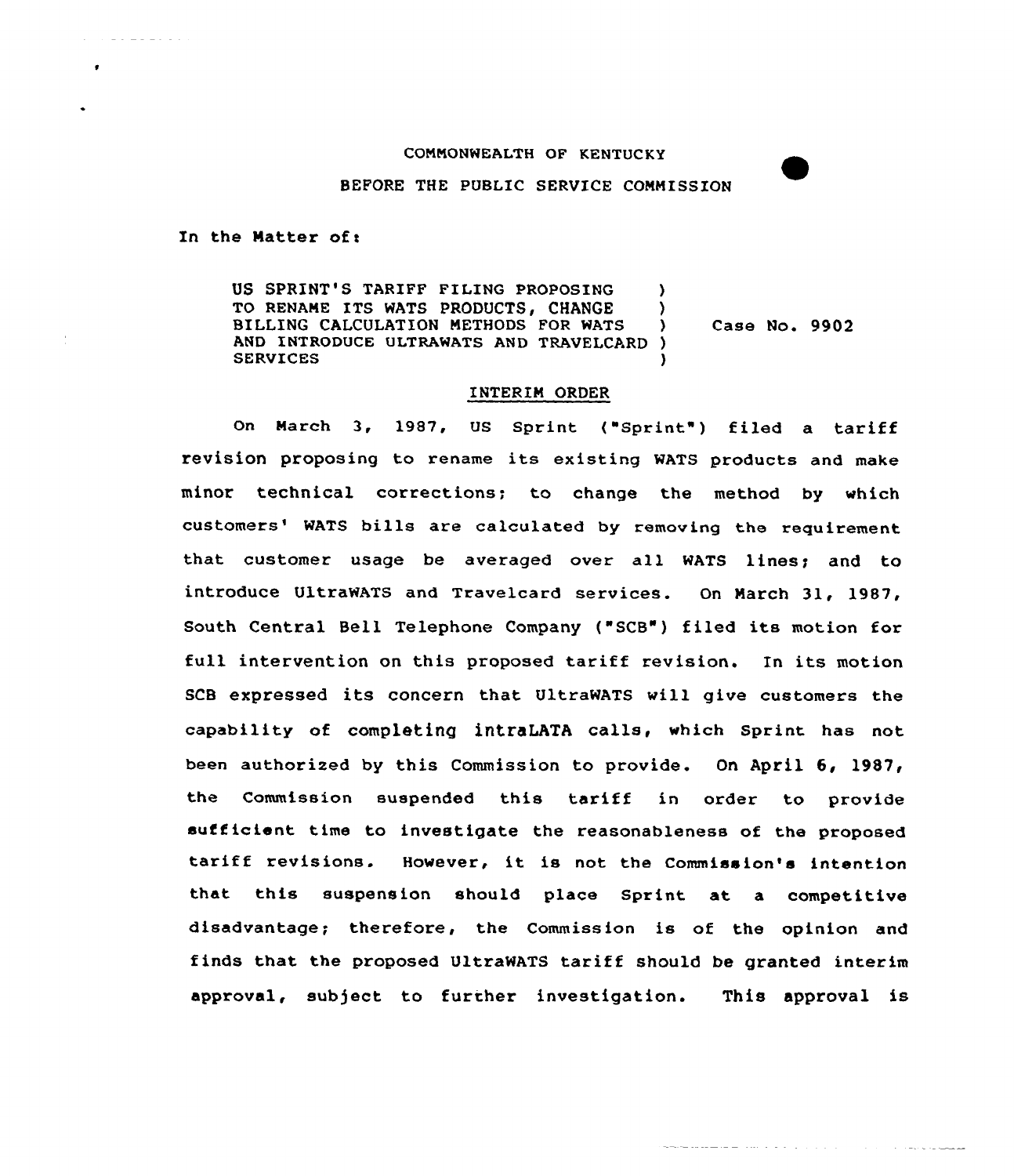granted on the express condition that the following stipulations are met:

1. Sprint shall implement procedures to measure and report interstate and intrastate jurisdictional usage and interLATA and intraLATA usage.

2. sprint shall inform prospective customers that the use of this service to complete intraLATA calls is not authorised by this Commission,

3. As part of its investigation of this tariff, the commission vi11 consider appropriate means for compensating local exchange carriers for unauthorized intraLATA traffic that results from this tariff on and after the date of this Order.

IT IS THEREFORE ORDERED that:

l. The UltraMATS tariff be, and hereby is, granted interim approval pending further investigation and subject to the stipulations described in this Order.

2. Sprint vill file its implementation procedures for the determination of jurisdictional usage as described in finding 1, by Nay 8, 1987.

 $-2-$